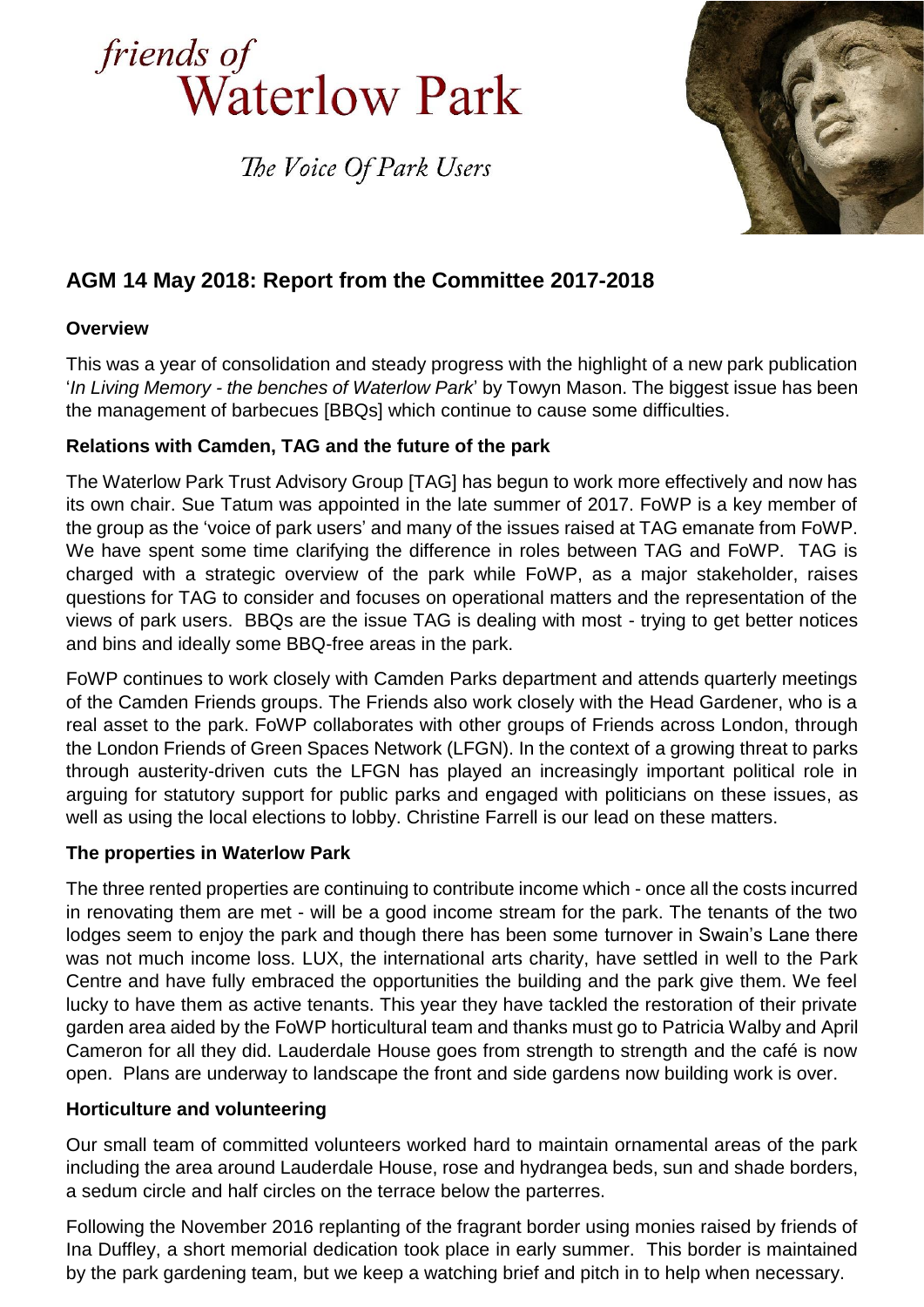We continue to grow plants in our nursery both for supplementing planting in the park and for sale to fund our various activities. In the kitchen garden, Highgate School pupils planted a sunflower plantation as part of their Environment Day activities. This year the plan is to focus on bees and butterflies and create an herbaceous bed and wildflower area which will attract both.

With the help of corporate volunteers from RBS, Santander and Cloud Space we were able to tackle several quite major projects including revamping the sensory border, planting wildflowers near Lauderdale House, creating squirrel-proof enclosures for plants in the nursery plus clearing and replanting an herbal garden behind the Park Centre for LUX.

In February, Capel Manor students came to prune the roses and mulch both this and the hydrangea border. Camden replaced the posts and swag ropes in the rose garden over the winter. We continue to maintain the Swain's Lane Lodge garden planted in January 2016.

Plans for the forthcoming year include work on the sedum circle to improve its visual impact and wildlife borders (as mentioned). We continue to welcome school and corporate groups to the park and will increasingly liaise with the supportive gardening team to ensure the groups make a positive contribution. We continue to work with other Highgate institutions, the cemetery and the Green Gym.

## **The community orchard**

2017 was not a great year for the orchard. A few of the trees were sadly damaged by an overzealous group of partygoers and some enforced pruning was carried out under the instructions of Camden Council, rather than our trained orchard leaders. We are hoping they will fully recover this year and we will be able to reshape them better over the next few years. Also, the main stem of the Tomcot apricot died, and we had to cut it back to the root stock. It is as yet unclear whether the stem that is now growing is an apricot or the quince that made up the root stock.

We had four or five fruits on the Czar plum. We sampled a couple – they were juicy, ripe and deliciously sweet. The fruits we left on the tree were gone by the next day, so we hope they were fully appreciated by whoever enjoyed them. The fruit crop otherwise was not great. The Core Blimey put out a good eight apples, but they were taken early in August when they were neither fully grown nor ripe. They all disappeared in one day, so we suspect human interference.

Both pears had one fruit each by the start of August, but both ended up on the ground with (we believe) squirrel tooth marks on them. The John Downie crab apple fruited well, and we hope that the fruits were sufficiently ripe when they were taken to at least make a nice jelly. We hope for better this year.

### **Kitchen garden**

This was a fairly quiet year in kitchen garden. We again participated in the London Open Squares weekend in June and this attracted a small number of extra visitors, but it was decided to have a break in 2018 until a new chair of the plot-holders' committee was in place. Christine Farrell, who had very successfully supported the kitchen garden since its beginning in 2011, worked hard to ensure that a full complement of 10 groups were in place before she stepped aside after leaving the FoWP committee last year. Some plots continued to be gardened enthusiastically while others needed renewed care and attention. This year the communal beds towards the bottom of the garden were planted with sunflowers by Highgate School to mark their environment day. A new chair and secretary have now come forward and are energetically preparing for the new season. Future events planned are a composting and seed swap in May, a harvest celebration in mid-September and an apple day in October.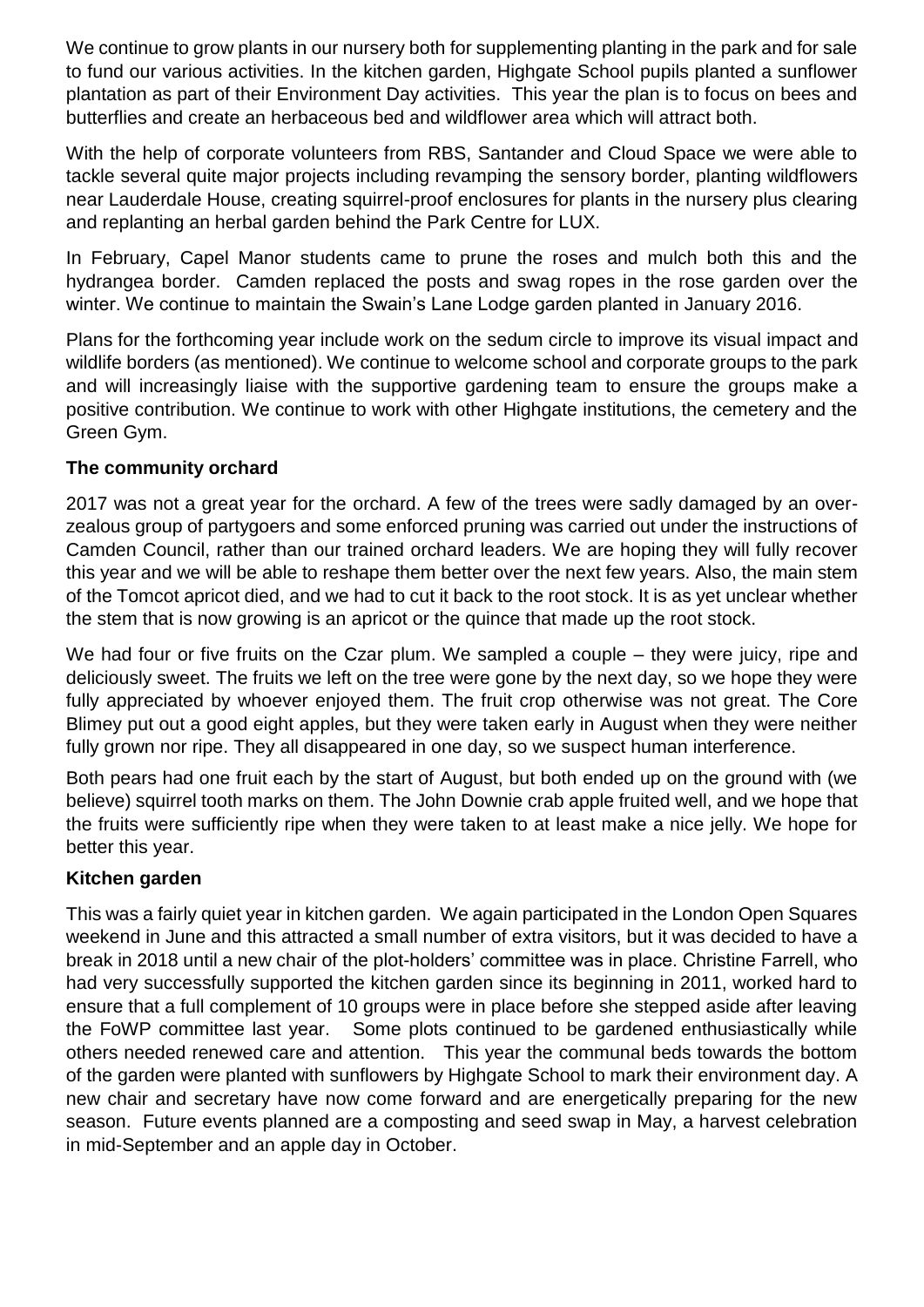#### **Trees, views and maintenance issues**

The trees in Waterlow Park are much appreciated as we could all see in the many artistic responses to trees by the students from Central St Martin's in the Art in the Park event in January 2018.

We produced a new tree trail which is very popular and are in contact with someone who is both knowledgeable about trees and willing to lead walks in Waterlow Park. The tree trail can be downloaded from our website.

As noted earlier, this year has marked the establishment of the Waterlow Park Trust Advisory Group [TAG], who have responsibility for the strategic policy on trees in the park. We continue to be consulted and informed, sometimes, on actual tree works. We have monitored the trees during the year though, for instance, the felling of the ash near the Eagle Steps took us by surprise. Colleen O'Sullivan at Camden Council is in touch with Ian Henghes on the TAG's trees committee.

This year our main concern was to work with the TAG to get Camden to agree to making an exception of Waterlow Park to the overall Camden tree policy. We would like to see a variety of trees planted in the park, whereas under the Camden policy they will only allow native species. We would like to see some trees' crown reduced, or even removed, to preserve and enhance the views, particularly that from the statue of Sir Sydney Waterlow looking out over the city. Unfortunately, as yet, neither the TAG nor The Friends, have been able to convince Camden to treat Waterlow Park as the 'estate', arboretum and formal garden that historically it has been.

### **Wildlife**

Work on developing wildlife initiatives has been on hold this year. We were very saddened by the death of Maurice Melzak in September. He was a former committee member and played a key role in working to support wildlife in the park, establishing bird boxes and bat boxes as well as arguing for good practice management for wildlife in the upper pond.

### **Sport**

FoWP has long wanted to develop a strategy for sport in the park, but we are still unable to put any real resources to this. Among the things we would like to see are more productive use of the tennis courts which encourages children and young people to use the courts and therefore the park more. The courts have recently been beautifully refurbished, but we would still like to see the lower courts marked up for other ball games, so they could be used through the winter for basketball or netball. We would also like a discreet outdoor gym and a petanque pitch. There is some public support for this and FoWP have offered to meet a significant part of the costs. Discussion is underway with Camden.

### **Communications - website and social media**

Along with direct mailings, the website [www.waterlowpark.org.uk](http://www.waterlowpark.org.uk/) continues to be our main channel of communication with members and Park users and the public about developments affecting the park and events taking place. We are developing the site to make it more informative and attractive but do need someone willing to take on the responsibility for regularly updating the site. It has also not proved possible to provide a periodic newsletter for our members, again because of lack of time in committee members' busy lives. We hope to reinstate this in the coming months.

The website also has an active twitter feed focusing on current images and information.

**Follow us on Twitter @WaterlowPark and @WaterlowPkOrchd. The Park also now has a Facebook page [\(www.facebook.com/waterlowpark\)](http://www.facebook.com/waterlowpark).**